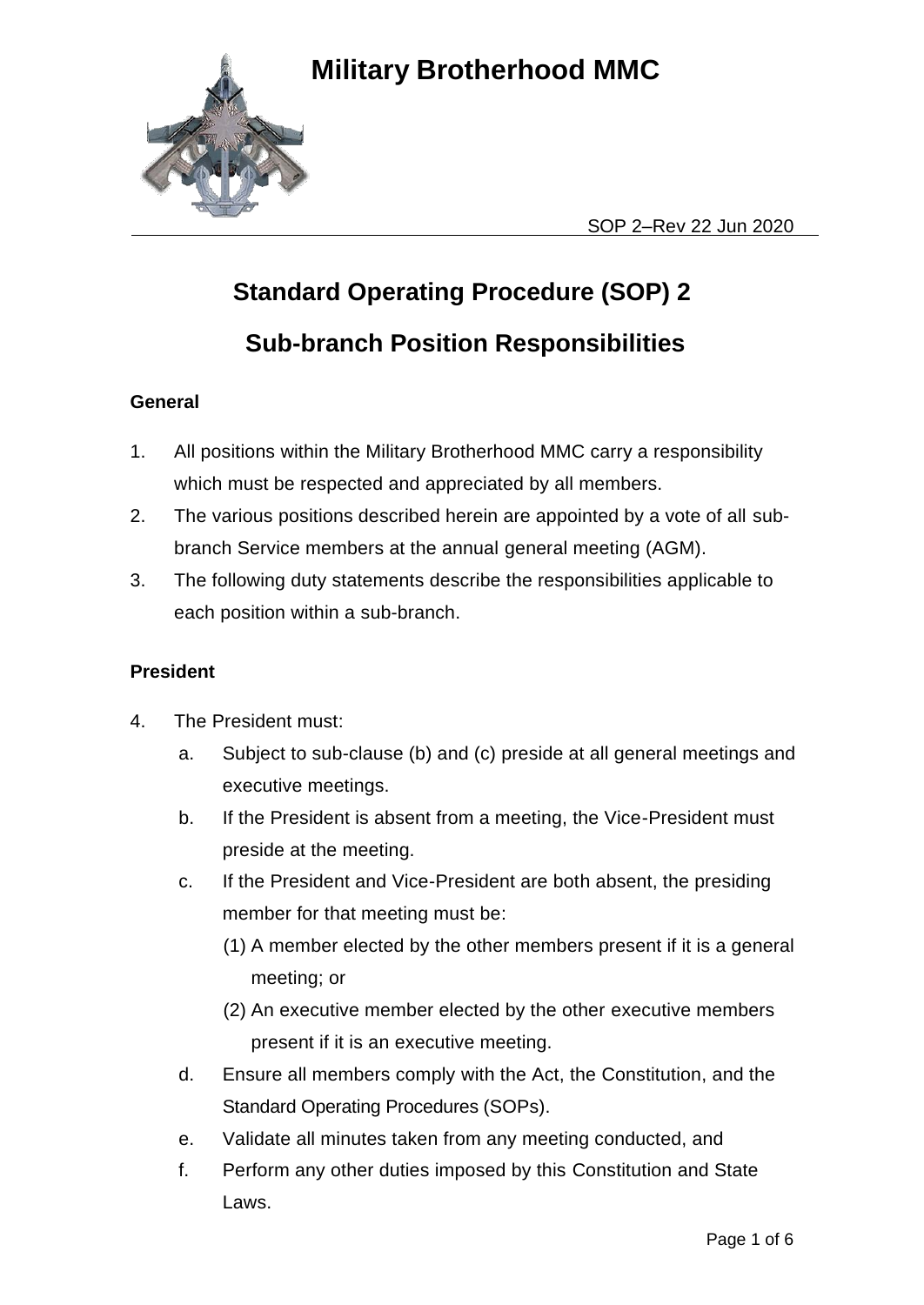

SOP 2–Rev 22 Jun 2020

### **Vice President**

- 5. The Vice President must:
	- a. Assists in all policy decisions with the President,
	- b. Will supervise the activities of the executive and sierra squad committee,
	- c. Be the NOTIFICATION OFFICER for any sickness or injury to members, and
	- d. Assumes control in the absence of the President.

#### **Secretary**

- 6. The Secretary must:
	- a. Maintain the Register of Members in accordance with the respective state regulations,
	- b. Validating all military history and honours and awards claimed by members and applications for membership,
	- c. Coordinate all correspondence,
	- d. Ensure minutes of all proceedings of general meetings, and of Executive meetings are kept in accordance with the respective State Regulations,
	- e. Unless the members resolve otherwise at a general meeting have custody of all books, documents, records and registers, and
	- f. Perform any other duties imposed by the Constitution and state laws on the Secretary.

#### **Treasurer**

- 7. The Treasurer must:
	- a. Receive all moneys paid to or received and issue receipts for those moneys,
	- b. Deposit all moneys received into the financial account within five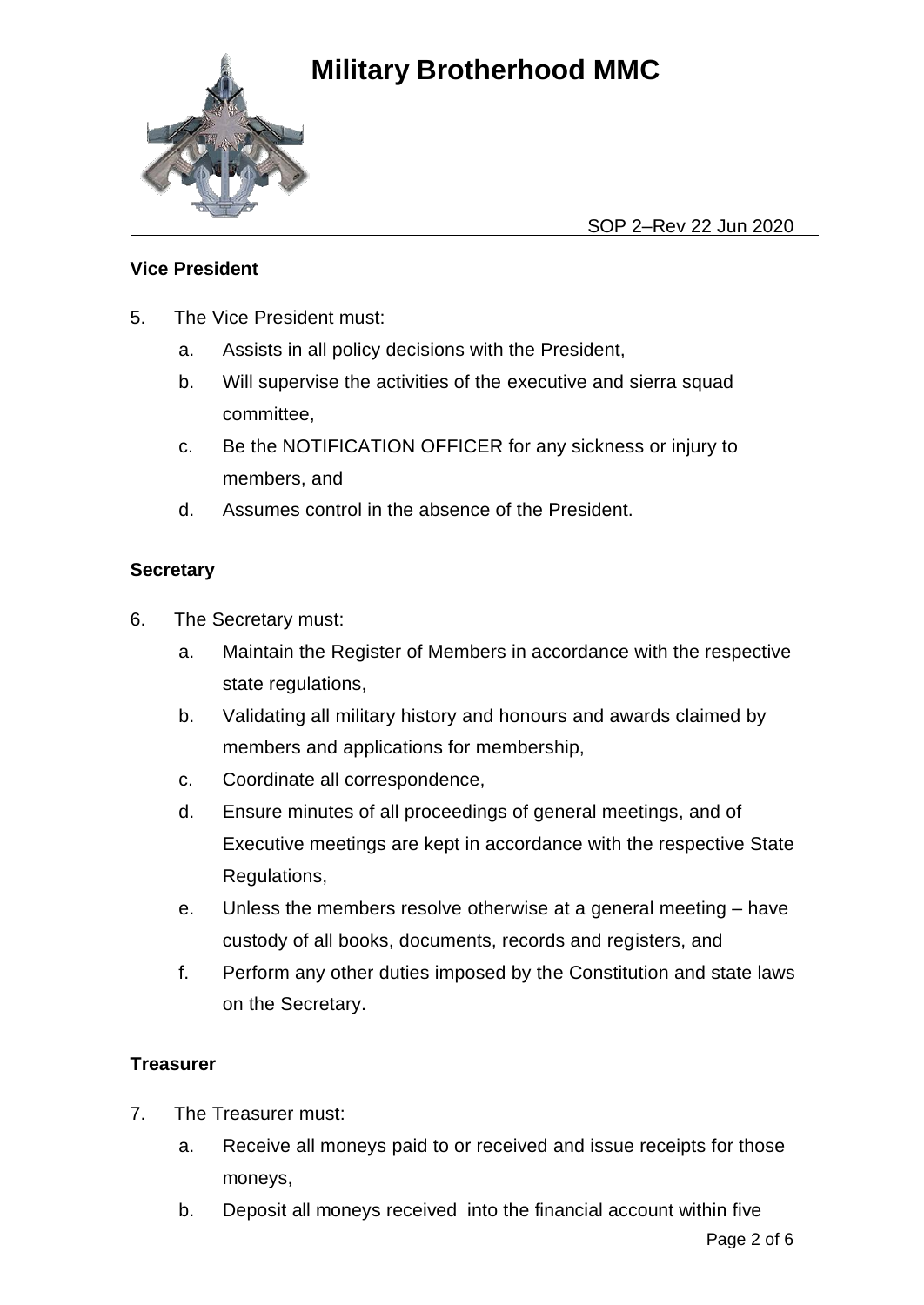

#### SOP 2–Rev 22 Jun 2020

working days of receipt,

- c. Make any payments from the Sub-branches funds authorised by the executive or by a general meeting,
- d. Ensure cheques are signed by the treasurer and at least one other executive member as authorised by the executive,
- e. Ensure the account records are kept in accordance with the respective state regulations,
- f. Coordinate the preparation of the annual statement of accounts,
- g. When directed by the President, submit to the executive a report, balance sheet or financial statement in accordance with that direction,
- h. Have custody of all securities, books and documents of a financial nature and accounting records unless the members resolve otherwise at a general meeting, and
- i. Perform any other duties imposed by this Constitution or state laws on the Treasurer.

#### **Quartermaster**

- 8. The Quartermaster (QM) must :
	- a. Maintain a register of all assets and stores,
	- b. Ensure all assets and stores are kept in a useable state,
	- c. Report at meetings the to-date situation regarding all assets and stores, Provide a means of ordering stores,
	- d. Deliver all monies obtained from sale of items and stores to the Treasurer within five days, and
	- e. Be a signatory for signing cheques to release funds.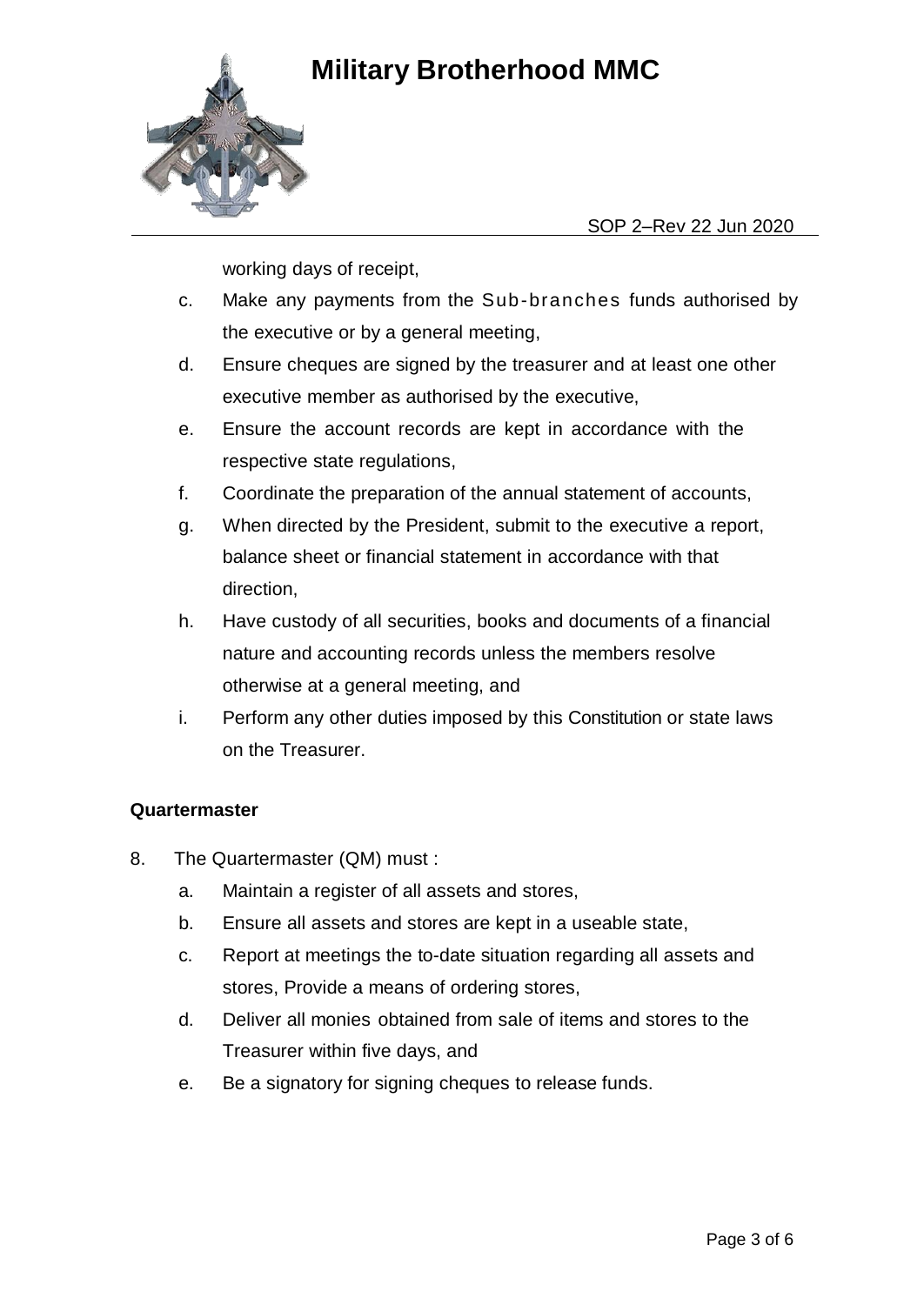

SOP 2–Rev 22 Jun 2020

### **Sub-Branch Sergeant Major**

- 9. The duties and responsibilities of the Sub-branch Sergeant Major (SSM) are:
	- a. To maintain the discipline of all sub-branch members and report any misconduct of any member to the President;
	- b. To be available to arbitrate between members having a dispute;
	- c. To be fully conversant with the club Constitution and applicable SOPs;
	- d. To be answerable to the State President for any violation of the Constitution or SOPs by their sub-branch;
	- e. To ensure that all club members adhere to club Constitution and any applicable SOPs, including correct dress (SOP 3) and behaviour;
	- f. To ensure that any decisions by sub-branch executive committees are not in violation of the Constitution or SOPs;
	- g. To mediate when disagreements arise between club members and or guests, to the extent of separating parties till resolution can be achieved. Such resolution is to be attempted as soon as possible after the disagreement occurs;
	- h. They are to ensure all club members are responsible for the behaviour of their guests;
	- i. They are to mediate with the relevant Sergeant at Arms of a club involved in inter-club disputes, with the aim of assisting each President in achieving diplomatic resolution to any dispute;
	- j. They are to aid the sub-branch President in mediation with any civilian organisations or entities that have a dispute with a club member on any club runs, or on anything to do with club business;
	- k. They are to ensure all club members involved in disciplinary hearings are briefed, and they are to organise such hearings as are necessary; and
	- l. They are to maintain order and discipline at any meetings held by the club or sub-branch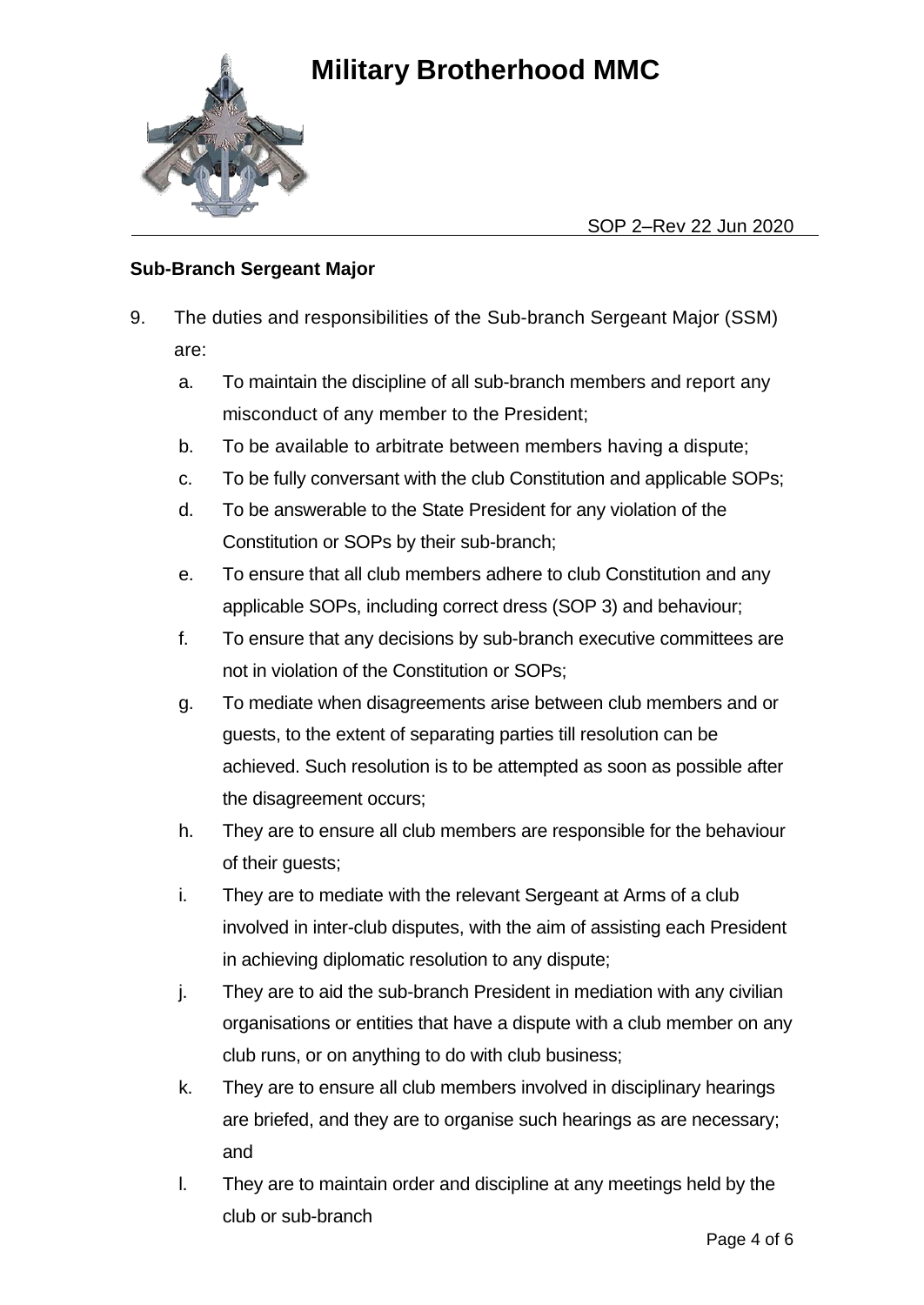

SOP 2–Rev 22 Jun 2020

### **Sierra Squad Leader**

- 10. The Sierra Squad Leader (SSL) must:
	- a. Provide mentorship to all nominees,
	- b. Attend all squad meetings, general meetings and executive meetings,
	- c. If the SSL is absent from a meeting, the Road Captain (RC) must attend at the meeting in his place,
	- d. If the SSL and the RC are both absent, the attending member for that meeting from the squad must be a member elected by the other squad members present,
	- e. Ensure the squad and all members comply with the Constitution and SOPs, and
	- f. Perform any other duties directed by the President.

### **Road Captain**

- 11. The sub-branch executive will select a member from either the Service members or Sierra Squad for the RC position The responsibilities of the RC are:
	- a. Providing a safety and security brief prior to any organised ride;
	- b. Confirming the order of the ride;
	- c. Maintaining the designated road speed;
	- d. All navigation to and from any event or run;
	- e. Overall control during the ride;
	- f. Control of any road mishap assisted by the nominated tail end Charlie during official rides.
	- g. Ensuring the First Aid Officer is at the rear of the pack and the First Aid kit is either with him or on the recovery vehicle; and
	- h. Brief the driver of any support vehicle, including recovery, of any breakdowns or bikes involved in an accident.